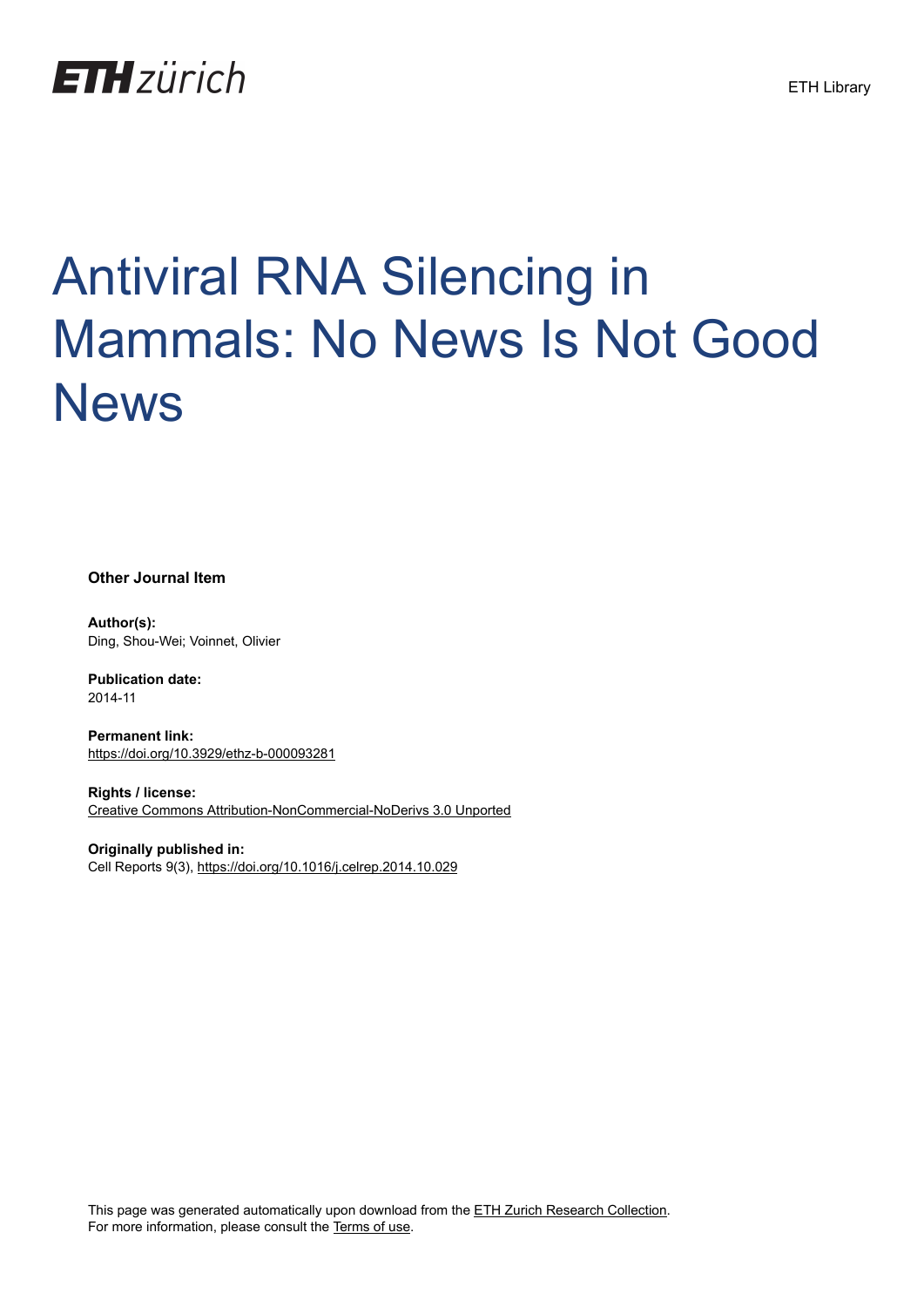# Antiviral RNA Silencing in Mammals: No News Is Not Good News

### Shou-Wei Ding<sup>1,\*</sup> and Olivier Voinnet<sup>2,\*</sup>

1Department of Plant Pathology and Microbiology, Institute for Integrative Genome Biology, University of California, Riverside, CA 92521, USA 2Department of Biology, Swiss Federal Institute of Technology Zurich, 8092 Zurich, Switzerland

\*Correspondence: [shou-wei.ding@ucr.edu](mailto:shou-wei.ding@ucr.edu) (S.-W.D.), [voinneto@ethz.ch](mailto:voinneto@ethz.ch) (O.V.)

<http://dx.doi.org/10.1016/j.celrep.2014.10.029>

This is an open access article under the CC BY-NC-ND license ([http://creativecommons.org/licenses/by-nc-nd/3.0/\)](http://creativecommons.org/licenses/by-nc-nd/3.0/).

In plants, fungi, and invertebrates, antiviral RNAi is activated by processing viral double-stranded RNA (dsRNA) replication intermediates into virus-derived small interfering RNAs (vsiRNAs). Typically of a discrete length of  $\sim$ 22 nt, vsiRNAs form perfect duplexes, with 2 nt 3' overhangs diagnostic of the Dicer-like RNase III activities that generate them across kingdoms. vsiRNAs are loaded into and guide Argonaute (AGO) nucleases in order to subsequently suppress virus accumulation [\(Ding and Voinnet, 2007\)](#page-3-0). Attesting to the importance of antiviral RNAi, the virulence of plant and invertebrate viruses requires production of virus-encoded suppressors of RNAi (VSRs) that become dispensable for infection in RNAi-defective hosts ([Ding and Voinnet, 2007\)](#page-3-0). Comparatively, antiviral RNAi in mammals remains a hotly debated issue: virus-derived small RNAs (vsRNAs, unlike the vsiRNAs evoked above) isolated in numerous infections of mammalian differentiated cell lines do not conform to the definition of siRNAs; their random size-distribution and strong strand bias usually reflect the unspecific degradation of a single, abundant viral RNA strand [\(Parameswaran et al., 2010\)](#page-3-0). Perhaps unsurprisingly, therefore, the replication of many viruses is unchanged in differentiated cells in which Dicer function is genetically disabled [\(Bogerd et al. 2014\)](#page-3-0). This overall uncertainty has led to a hypothesis that the interferon response, which also detects viral dsRNA, may prevent dsRNA recognition by RNAi in mammals.

The above premises have led our groups to explore antiviral RNAi in pluripotent mouse embryonic stem cells (ESCs) that lack a potent interferon response ([Maillard et al., 2013, Wang](#page-3-0) [et al., 2014](#page-3-0)). Bona fide siRNAs were

significantly enriched in the  $5'$  terminal genomic RNA regions of two distinct viruses, but, importantly, their accumulation was strongly attenuated upon ESC differentiation, leading [Maillard](#page-3-0) [et al. \(2013\)](#page-3-0) to suggest that multipotency might constitute another, and perhaps major, prerequisite to mammalian antiviral RNAi. Focusing on one of these viruses, [Li et al. \(2013\)](#page-3-0) showed that highly abundant vsiRNAs, identical to those detected in ESCs, accumulated in systemically infected suckling mice, but only if a VSR inhibiting mammalian Dicer was disabled from the viral genome. vsiRNA accumulation in vivo correlated with the clearance of the VSR-deficient virus, suggesting that antiviral RNAi operates in vivo [\(Li](#page-3-0) [et al., 2013](#page-3-0)). Importantly, replication of the VSR-deficient virus was partially restored in mouse ESCs lacking an RNAi response [\(Maillard et al., 2013](#page-3-0)). Rescue of VSR-deficient viruses in RNAi-deficient hosts has been the defining experiment in all model organisms to conclude the antiviral nature of RNAi [\(Ding and Voinnet](#page-3-0) [2007](#page-3-0)), and so it was concluded that RNAi is indeed antiviral, at least in mouse ESCs. Mammalian antiviral RNAi studies are also complicated by the fact that several viral genomes interact directly with host-encoded, Dicer-dependent microRNAs (miRNAs). Specific host miRNAs may either enhance or inhibit virus infection, as shown for hepatitis C virus in hepatocytes and vesicular stomatitis virus (VSV) in murine macrophages, respectively ([Jopling et al., 2005;](#page-3-0) [Otsuka et al., 2007\)](#page-3-0).

In a recent manuscript focusing on VSV, [Backes et al. \(2014\)](#page-3-0) concluded that the in vitro and in vivo mammalian responses to infection are independent of silencing by either vsiRNAs or hostencoded miRNAs and that, consequently,

RNAi therapies, including their virusbased formulations, should now be considered safe to mammals and humans. However, our analysis shows that these conclusions are not supported by the experiments presented for the following reasons.

As shown previously ([Parameswaran](#page-3-0) [et al., 2010](#page-3-0)), the authors found that vsRNAs from three distinct RNA viruses do not display any size preference indicative of RNAi activity in differentiated mouse cells. By contrast, they claim that vsRNAs from VSV (a negative-strand RNA virus) in infected mouse embryonic fibroblasts (MEFs) are dominantly 22 nt in length and enriched at the ends of the genome, features they deem "reminiscent of the RNAi-like activity recently described in mammalian cells'' [\(Maillard](#page-3-0) [et al., 2013; Li et al., 2013\)](#page-3-0). However, our analysis of the sequencing reads shows that the authors presented the size distribution only for the low-abundance VSV positive strand, whereas the genomic distribution for both positive- and negativestrand vsRNAs was collapsed onto a virtual VSV negative genome. When reads from both viral strands are analyzed and their polarity is considered—the norm in all studies conducted thus far—the sequenced vsRNAs display a random size-distribution and strong negativestrand bias [\(Figures 1A](#page-2-0)–1D), indicating that they are RNA degradation products not different from those of the other three viruses tested by the authors or indeed from other vsRNAs previously characterized in mammalian differentiated cells [\(Parameswaran et al., 2010](#page-3-0)). Therefore, the assertion that VSV-derived vsRNAs are reminiscent of mammalian vsiRNAs is misleading, and, more importantly, the

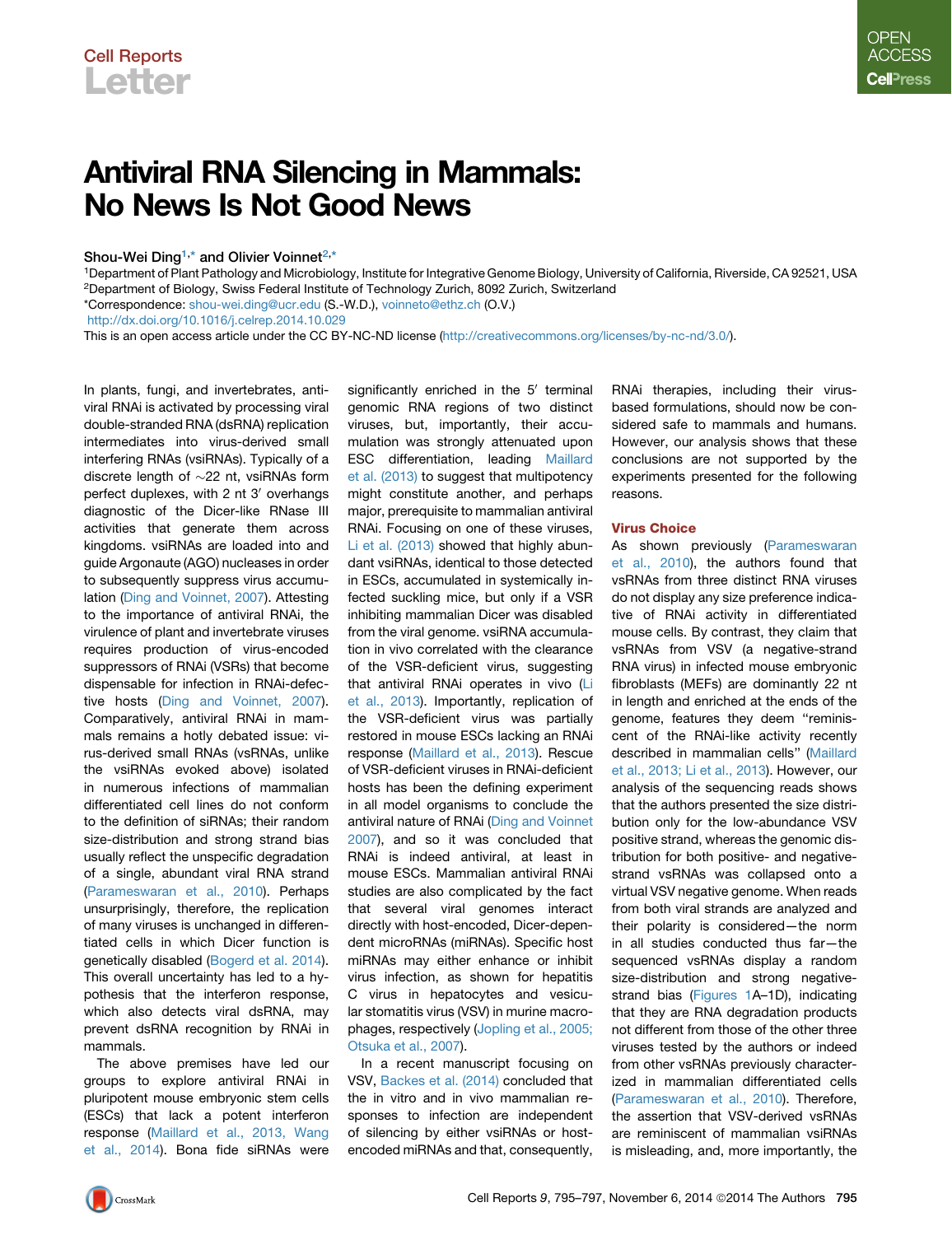<span id="page-2-0"></span>

#### Figure 1. VSV-Derived Small RNAs Are Mere Degradation Fragments

(A) Our analysis of VSV-derived reads from both viral strands reveals the absence of any particular length bias. Note also that reads from the nonanalyzed strand are more abundant by at least one order of magnitude.

(B) The size distribution of VSV-derived reads shown in (A) is now not distinguishable from that of the other viruses tested by the authors (panel extracted from [Backes et al., 2014\)](#page-3-0).

(C) The VSV reads presented in [Backes et al. \(2014\)](#page-3-0) are somehow collapsed onto a virtual negative viral genomic RNA and thus intrinsically uninformative about the respective contribution of each viral strand to vsRNA production.

(D) A stranded genomic distribution of VSV reads upon our reanalysis of the author's data reveals a strong read bias for the negative strand, which is much more abundant in infected cells owing to VSV replication. Note that the genomic distribution of VSV reads remains unchanged if all read sizes (18–25 nt) are compared to the 22 nt-only reads. This, along with the strong strand bias, shows that VSV-derived vsRNAs are simply degradation products.

(E) Comparison of the respective accumulation of miR-93, miR-24, and miR-378 in noninfected MEFs and RAW cells. Both data sets were generated via Illumina deep sequencing of comparable depth and normalized as reads per million. The RAW cell data are from [Zheng et al. \(2012\).](#page-3-0) The MEFs data are from the Voinnet laboratory.

authors' choice of VSV to further investigate antiviral RNAi unjustified (additional concerns are discussed in brief in the [Supplemental Information](#page-3-0)).

## Test of Silencing Suppression<br>bv VSV

**[Backes et al. \(2014\)](#page-3-0) then argue they test** whether VSV encodes an inhibitor of silencing to ensure that small RNAs can target VSV in the context of their mammalian systems. Their observations

that recombinant VSV can (1) be targeted by an endogenous miRNA and (2) produce an artificial miRNA were used to conclude that ''VSV does not encode an inhibitor of small RNA silencing.'' However, the authors ignore the results of identical experiments conducted previously with plant viruses encoding VSRs targeting both the miRNA and siRNA pathways: these viruses can produce functional miRNAs engineered in their genome and are also efficiently targeted

by endogenous miRNAs despite expression of potent VSRs (Simó[n-Mateo and](#page-3-0) García, 2006; Tang et al., 2013). Virusinduced gene silencing of host mRNAs is also routinely achieved with VSRencoding viruses and hairpin-derived silencing immunizes transgenic crops against aggressive diseases from VSRproficient viruses (Simó[n-Mateo and Gar](#page-3-0)cía, 2006). Therefore, the rationale behind those experiments is flawed, and the results presented cannot be used to